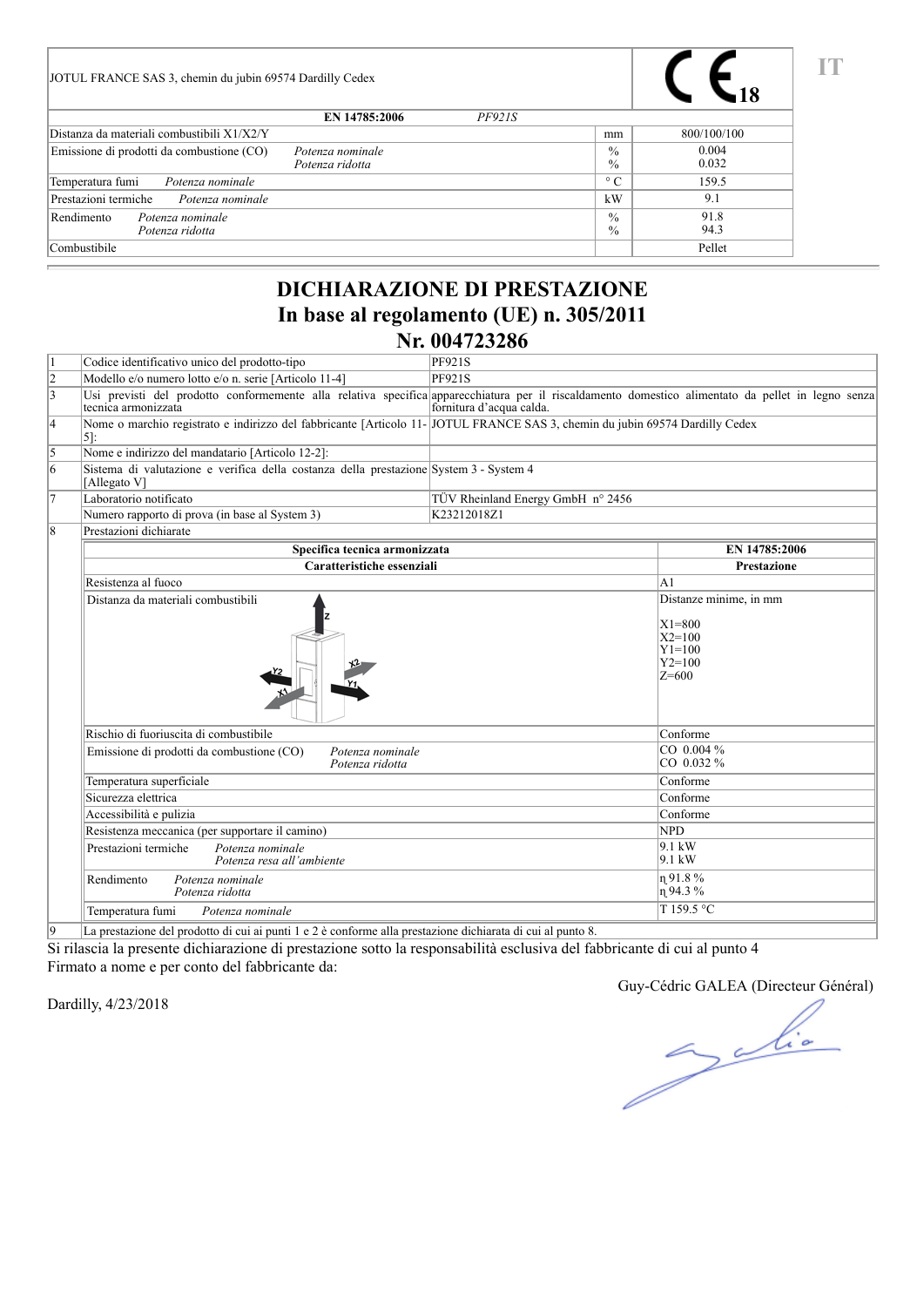| JOTUL FRANCE SAS 3, chemin du jubin 69574 Dardilly Cedex                         |                                |                |
|----------------------------------------------------------------------------------|--------------------------------|----------------|
| EN 14785:2006<br><i>PF921S</i>                                                   |                                |                |
| Distance from combustible material $X1/X2/Y$                                     | mm                             | 800/100/100    |
| Combustion products emissions (CO)<br>Nominal heat output<br>Reduced heat output | $\frac{0}{0}$<br>$\frac{0}{0}$ | 0.004<br>0.032 |
| Nominal heat output<br>Flue gas temperature                                      | $\circ$ C                      | 159.5          |
| Thermal performance<br>Nominal heat output                                       | kW                             | 9.1            |
| Efficiency<br>Nominal heat output<br>Reduced heat output                         | $\frac{0}{0}$<br>$\%$          | 91.8<br>94.3   |
| Fuel type                                                                        |                                | Pellets        |

#### **DECLARATION OF PERFORMANCE According to Regulation (EU) No. 305/2011 Nr. 004723286**

| l1             | Unique identification of product-type                                                                                                                                       | <b>PF921S</b>                     |                                                                                            |
|----------------|-----------------------------------------------------------------------------------------------------------------------------------------------------------------------------|-----------------------------------|--------------------------------------------------------------------------------------------|
| $\frac{2}{3}$  | Model and/or batch no. and/or series no. (Article 11-4)                                                                                                                     | <b>PF921S</b>                     |                                                                                            |
|                | Intended uses of the product in accordance with the applicable harmonised Apparatus for domestic heating, fuelled with wood pellets, without hot<br>technical specification | water production                  |                                                                                            |
| 4              | Name or trademark of the manufacturer (Article 11-5)                                                                                                                        |                                   | JOTUL FRANCE SAS 3, chemin du jubin 69574 Dardilly Cedex                                   |
| $\overline{5}$ | Name and address of the agent (Article 12-2)                                                                                                                                |                                   |                                                                                            |
| $\overline{6}$ | Assessment and verification system for constancy of performance (Annex 5)                                                                                                   | System 3 - System 4               |                                                                                            |
| $\overline{7}$ | Laboratory notified                                                                                                                                                         | TÜV Rheinland Energy GmbH n° 2456 |                                                                                            |
|                | Test report number (based on System 3)                                                                                                                                      | K23212018Z1                       |                                                                                            |
| 18             | Performance                                                                                                                                                                 |                                   |                                                                                            |
|                | <b>Harmonised technical specifications</b>                                                                                                                                  |                                   | EN 14785:2006                                                                              |
|                | <b>Essential features</b>                                                                                                                                                   |                                   | <b>Services</b>                                                                            |
|                | Resistance to fire                                                                                                                                                          |                                   | A <sub>1</sub>                                                                             |
|                | Distance from combustible material                                                                                                                                          |                                   | Minimum distance, in mm<br>$X1 = 800$<br>$X2 = 100$<br>$Y1 = 100$<br>$Y2 = 100$<br>$Z=600$ |
|                | Risk of burning fuel falling out                                                                                                                                            |                                   | Pass                                                                                       |
|                | Combustion products emissions (CO)<br>Nominal heat output<br>Reduced heat output                                                                                            |                                   | CO 0.004 %<br>CO 0.032 %                                                                   |
|                | Surface temperature                                                                                                                                                         |                                   | Pass                                                                                       |
|                | Electrical safety                                                                                                                                                           |                                   | Pass                                                                                       |
|                | Accessibility and cleaning                                                                                                                                                  |                                   | Pass                                                                                       |
|                | Mechanical resistance (to carry a chimney/flue)                                                                                                                             |                                   | <b>NPD</b>                                                                                 |
|                | Thermal performance<br>Nominal heat output<br>Room heating output                                                                                                           |                                   | $9.1 \text{ kW}$<br>9.1 kW                                                                 |
|                | Efficiency<br>Nominal heat output<br>Reduced heat output                                                                                                                    |                                   | n 91.8%<br>$n$ 94.3%                                                                       |
|                | Nominal heat output<br>Flue gas temperature                                                                                                                                 |                                   | T159.5 °C                                                                                  |
|                |                                                                                                                                                                             |                                   |                                                                                            |

9 The performance of the product referred to in points 1 and 2 is consistent with the declared performance in point 8.

This declaration of performance is issued under the manufacturer's sole responsibility referred to in point 4. Signed in the name and on behalf of the manufacturer by:

Dardilly, 4/23/2018

Guy-Cédric GALEA (Directeur Général)

**EN**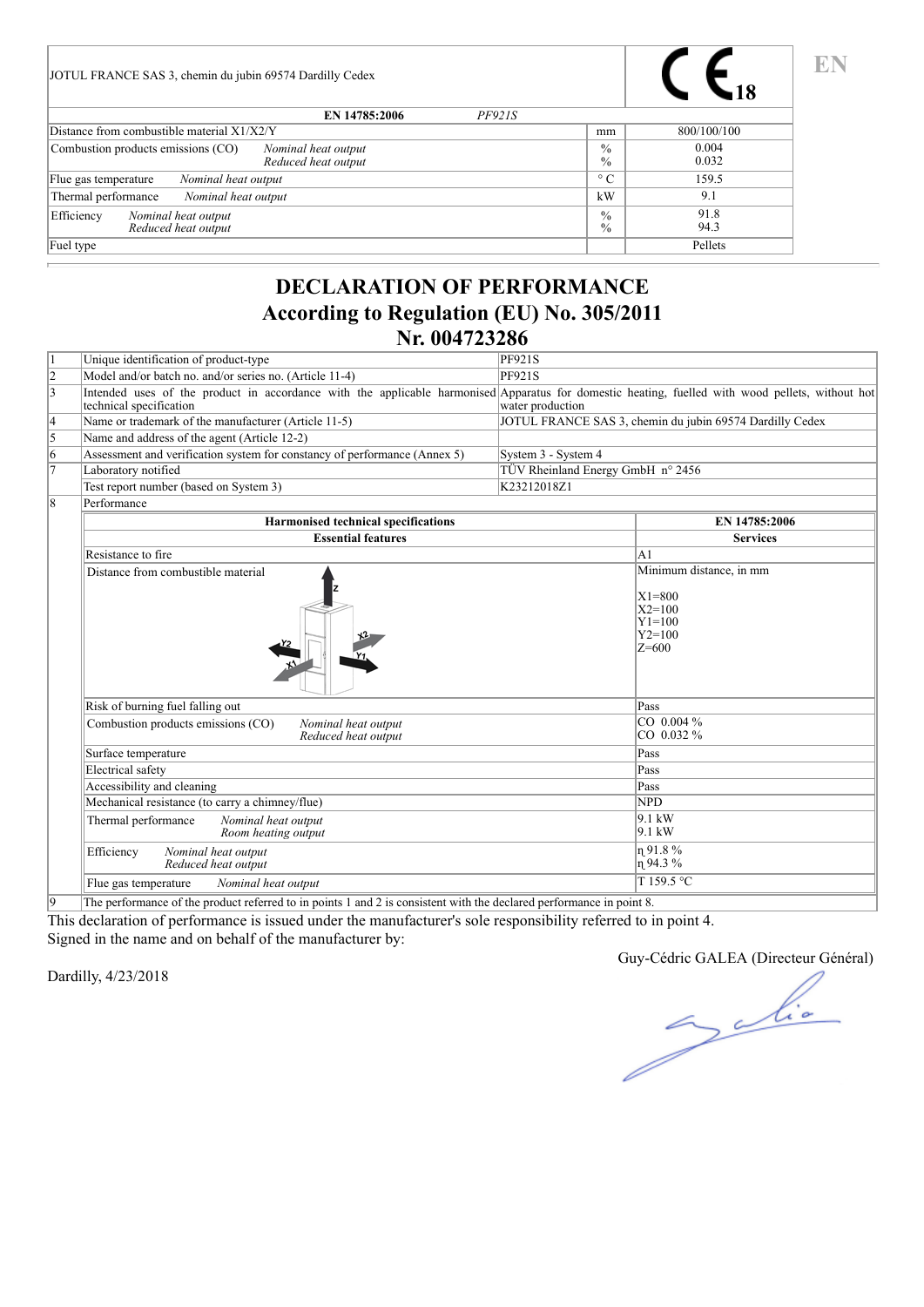| JOTUL FRANCE SAS 3, chemin du jubin 69574 Dardilly Cedex |                                |                                |                |
|----------------------------------------------------------|--------------------------------|--------------------------------|----------------|
|                                                          | EN 14785:2006<br><b>PF921S</b> |                                |                |
| Abstand von brennbarem Material X1/X2/Y                  |                                | mm                             | 800/100/100    |
| Emission von Verbrennungsprodukten (CO)<br>Nennleistung  | Reduzierte Leistung            | $\frac{0}{0}$<br>$\frac{0}{0}$ | 0.004<br>0.032 |
| Nennleistung<br>Rauchgastemperatur                       |                                | $\circ$ C                      | 159.5          |
| Thermische Leistungen<br>Nennleistung                    |                                | kW                             | 9.1            |
| Wirkungsgrad<br>Nennleistung<br>Reduzierte Leistung      |                                | $\frac{0}{0}$<br>$\frac{0}{0}$ | 91.8<br>94.3   |
| <b>B</b> rennstoff                                       |                                |                                | Pellets        |

# **LEISTUNGSERKLÄRUNG Gemäß der Verordnung (EG) Nr. 305/2011 Nr. 004723286**

|    | <b>Harmonisierte technische Spezifikation</b>                                                                                                                                    | EN 14785:2006                                            |
|----|----------------------------------------------------------------------------------------------------------------------------------------------------------------------------------|----------------------------------------------------------|
| 18 | Erklärte Leistungen                                                                                                                                                              |                                                          |
|    | Nummer des Prüfberichts (gemäß System 3)                                                                                                                                         | K23212018Z1                                              |
|    | Benanntes Labor                                                                                                                                                                  | TÜV Rheinland Energy GmbH n° 2456                        |
| 16 | System zur Bewertung und Überprüfung der Leistungsbeständigkeit (Anlage 5)                                                                                                       | System 3 - System 4                                      |
|    | Name und Adresse des Auftragnehmers (Art 12-2)                                                                                                                                   |                                                          |
| 14 | Name oder registriertes Warenzeichen des Herstellers (Art 11-5)                                                                                                                  | JOTUL FRANCE SAS 3, chemin du jubin 69574 Dardilly Cedex |
| 13 | Vorgesehene Verwendung des Produkts in Übereinstimmung mit der geltenden Mit Holzpellets befeuerte Wärmeerzeuger für den Wohnbereich<br>harmonisierten technischen Spezifikation | ohne Warmwasserbereitung                                 |
|    | Modell und/oder Losnr. und/oder Seriennr. (Art.11-4)                                                                                                                             | P F 921S                                                 |
|    | Eindeutiger Identifikationscode des Produktes - Typ                                                                                                                              | PF921S                                                   |
|    |                                                                                                                                                                                  |                                                          |

| Harmonisierte technische Spezifikation                                         | EN 14785:2006                                                                    |
|--------------------------------------------------------------------------------|----------------------------------------------------------------------------------|
| <b>Wesentliche Merkmale</b>                                                    | Leistungen                                                                       |
| Feuerbeständigkeit                                                             | lA1                                                                              |
| Abstand von brennbarem Material                                                | Mindestabstand, in mm<br>$X1=800$<br>$X2=100$<br>$Y1=100$<br>$Y2=100$<br>$Z=600$ |
| Gefahr Brennstoffaustritt                                                      | konform                                                                          |
| Emission von Verbrennungsprodukten (CO)<br>Nennleistung<br>Reduzierte Leistung | CO 0.004 %<br>$ CO 0.032\%$                                                      |
| Oberflächentemperatur                                                          | konform                                                                          |
| Elektrische Sicherheit                                                         | konform                                                                          |
| Zugänglichkeit und Reinigung                                                   | konform                                                                          |
| Mechanische Festigkeit (um den Kamin zu tragen)                                | NPD                                                                              |
| Thermische Leistungen<br>Nennleistung<br>Der Umgebung gelieferte Leistung      | $9.1 \text{ kW}$<br>$9.1 \text{ kW}$                                             |
| Wirkungsgrad<br>Nennleistung<br>Reduzierte Leistung                            | n91.8%<br>$ n $ 94.3 %                                                           |
| Rauchgastemperatur<br>Nennleistung                                             | T 159.5 °C                                                                       |

9 Die Leistung des Produktes gemäß den Punkten 1 und 2 entspricht der erklärten Leistung nach Punkt 8.

Die vorliegende Leistungserklärung wird unter ausschließlicher Verantwortung des Herstellers erlassen, siehe Punkt 4. Unterzeichnet im Namen und im Auftrag des Herstellers von:

Dardilly, 4/23/2018

Guy-Cédric GALEA (Directeur Général)

Julia

**DE**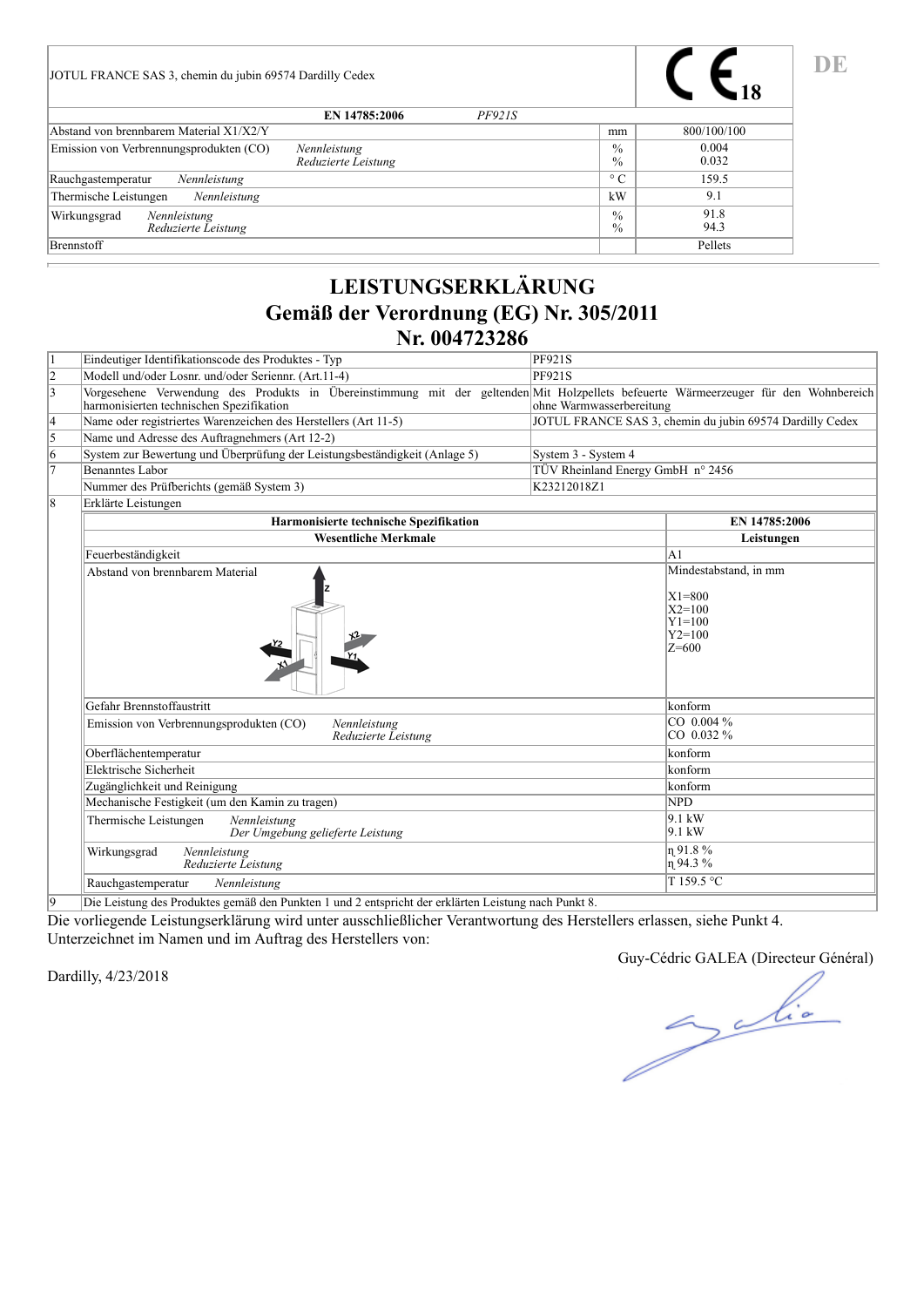| JOTUL FRANCE SAS 3, chemin du jubin 69574 Dardilly Cedex                     |                                |                |
|------------------------------------------------------------------------------|--------------------------------|----------------|
| EN 14785:2006<br>PF921S                                                      |                                |                |
| Afstand van brandbaar materiaal X1/X2/Y                                      | mm                             | 800/100/100    |
| Uitstoot verbrandingsproducten (CO)<br>Nominaal vermogen<br>Beperkt vermogen | $\frac{0}{0}$<br>$\frac{0}{0}$ | 0.004<br>0.032 |
| Nominaal vermogen<br>Rookgastemperatuur                                      | $\circ$ C                      | 159.5          |
| Thermische prestaties<br>Nominaal vermogen                                   | kW                             | 9.1            |
| Rendement<br>Nominaal vermogen<br>Beperkt vermogen                           | $\frac{0}{0}$<br>$\%$          | 91.8<br>94.3   |
| brandstof                                                                    |                                | pellets        |

## **PRESTATIEVERKLARING Volgens Verordening (EU) nr. 305/2011 Nr. 004723286**

| l1             | Unieke identificatiecode van het producttype                                                                                                                                              | <b>PF921S</b>                     |                                                                                      |
|----------------|-------------------------------------------------------------------------------------------------------------------------------------------------------------------------------------------|-----------------------------------|--------------------------------------------------------------------------------------|
| $\frac{2}{3}$  | Model en/of lotnr. en/of serienummer (Art.11-4)                                                                                                                                           | <b>PF921S</b>                     |                                                                                      |
|                | Het beoogde gebruik van het product in overeenstemming met de toepasselijke Apparaat voor huishoudelijke verwarming, gestookt met houtpellets,<br>geharmoniseerde technische specificatie | zonder warmwaterproductie         |                                                                                      |
| 4              | Naam of handelsmerk van de fabrikant (Art 11-5)                                                                                                                                           |                                   | JOTUL FRANCE SAS 3, chemin du jubin 69574 Dardilly Cedex                             |
| 5              | Naam en adres van de gemachtigde (Art. 12-2)                                                                                                                                              |                                   |                                                                                      |
| 6              | Systeem voor de beoordeling en verificatie van de prestatiebestendigheid (Bijlage 5)                                                                                                      | System 3 - System 4               |                                                                                      |
| $\overline{7}$ | Erkend laboratorium                                                                                                                                                                       | TÜV Rheinland Energy GmbH n° 2456 |                                                                                      |
|                | Nummer van het keuringsrapport (op grond van System 3)                                                                                                                                    | K23212018Z1                       |                                                                                      |
| 18             | Aangegeven prestaties                                                                                                                                                                     |                                   |                                                                                      |
|                | Geharmoniseerde technische specificatie                                                                                                                                                   |                                   | EN 14785:2006                                                                        |
|                | Essentiële kenmerken                                                                                                                                                                      |                                   | Prestatie                                                                            |
|                | Weerstand tegen brand                                                                                                                                                                     |                                   | A1                                                                                   |
|                | Afstand van brandbaar materiaal                                                                                                                                                           |                                   | Minimumafstand, in mm<br>$X1=800$<br>$X2=100$<br>$Y1 = 100$<br>$Y2 = 100$<br>$Z=600$ |
|                | Gevaar voor brandstoflekken                                                                                                                                                               |                                   | Conform                                                                              |
|                | Uitstoot verbrandingsproducten (CO)<br>Nominaal vermogen<br>Beperkt vermogen                                                                                                              |                                   | CO 0.004 %<br>CO 0.032 %                                                             |
|                | Oppervlaktetemperatuur                                                                                                                                                                    |                                   | Conform                                                                              |
|                | Elektrische veiligheid                                                                                                                                                                    |                                   | Conform                                                                              |
|                | Toegankelijkheid en reiniging                                                                                                                                                             |                                   | Conform                                                                              |
|                | Mechanische sterkte (om de haard te ondersteunen)                                                                                                                                         |                                   | <b>NPD</b>                                                                           |
|                | Thermische prestaties<br>Nominaal vermogen<br>Vermogen afgegeven aan het milieu                                                                                                           |                                   | $9.1 \text{ kW}$<br>$9.1 \text{ kW}$                                                 |
|                | Nominaal vermogen<br>Rendement<br>Beperkt vermogen                                                                                                                                        |                                   | n 91.8%<br>n94.3%                                                                    |
|                | Nominaal vermogen<br>Rookgastemperatuur                                                                                                                                                   |                                   | T 159.5 °C                                                                           |
|                |                                                                                                                                                                                           |                                   |                                                                                      |

9 De prestaties van het in de punten 1 en 2 bedoelde product zijn conform met de in het punt 8 aangegeven prestaties.

Deze prestatieverklaring wordt verstrekt onder de exclusieve verantwoordelijkheid van de in punt 4 vermelde fabrikant. Getekend in naam en voor rekening van de fabrikant door:

Dardilly, 4/23/2018

Guy-Cédric GALEA (Directeur Général)

Juice

**NL**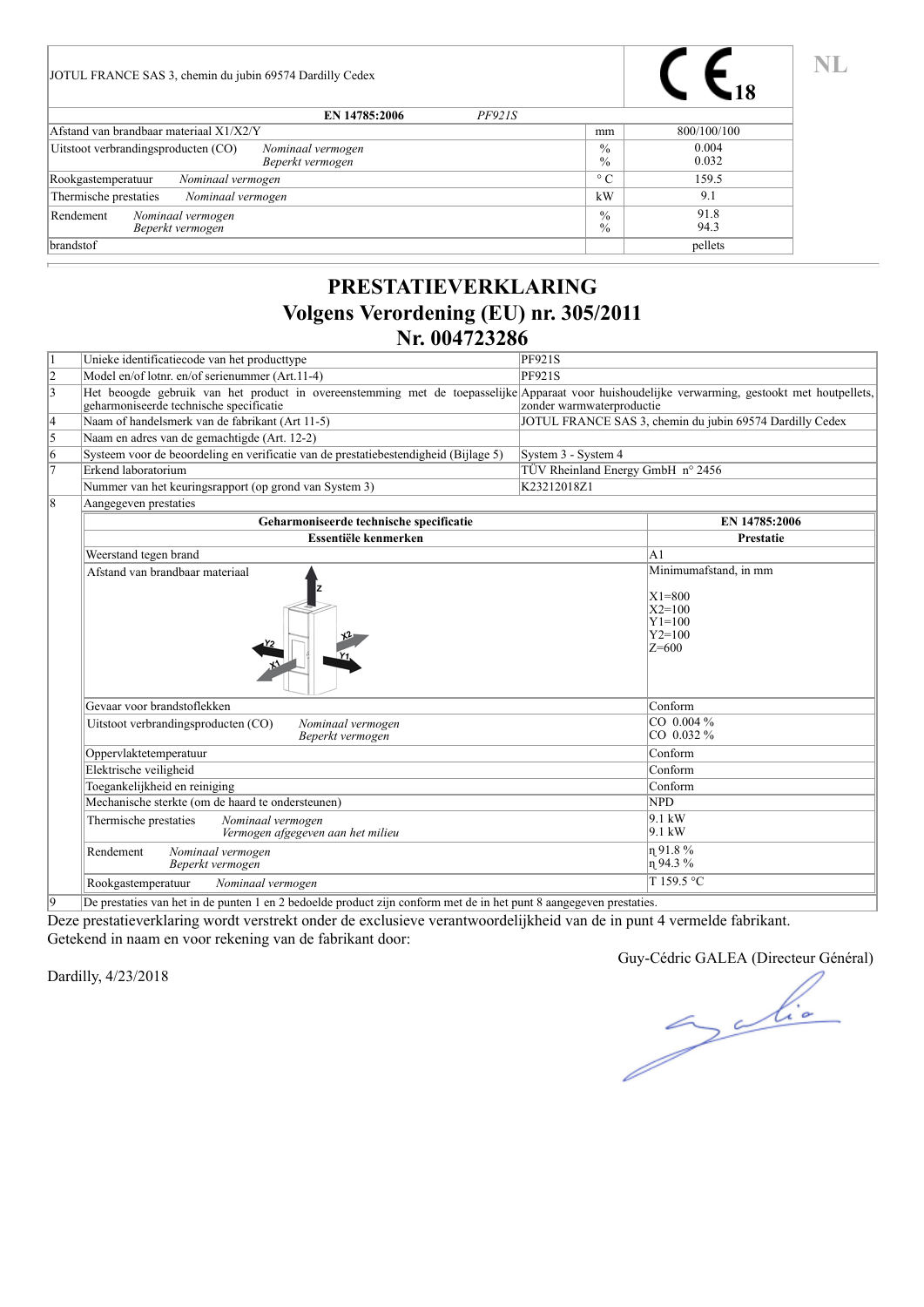| JOTUL FRANCE SAS 3, chemin du jubin 69574 Dardilly Cedex            |                                |                |
|---------------------------------------------------------------------|--------------------------------|----------------|
| EN 14785:2006<br>PF921S                                             |                                |                |
| Odległość od mat. zł. X1/X2/Y                                       | mm                             | 800/100/100    |
| Emisja produktów spalania (CO)<br>Moc znamionowa<br>Moc zmniejszona | $\frac{0}{0}$<br>$\frac{0}{0}$ | 0.004<br>0.032 |
| Temperatura spalin<br>Moc znamionowa                                | $\circ$ C                      | 159.5          |
| Wydajność cieplna<br>Moc znamionowa                                 | kW                             | 9.1            |
| Wydajność<br>Moc znamionowa<br>Moc zmniejszona                      | $\frac{0}{0}$<br>$\%$          | 91.8<br>94.3   |
| paliwo                                                              |                                | Pellets        |

## **DEKLARACJA WŁAŚCIWOŚCI UŻYTKOWYCH Na podstawie rozporządzenia (UE) nr 305/2011 Nr. 004723286**

| 1              | Unikalny identyfikator typu wyrobu                                                                                                                                           | <b>PF921S</b>                          |                                                                                      |
|----------------|------------------------------------------------------------------------------------------------------------------------------------------------------------------------------|----------------------------------------|--------------------------------------------------------------------------------------|
| $\overline{2}$ | Model i/lub nr partia i/lub nr serii (Art.11-4)                                                                                                                              | <b>PF921S</b>                          |                                                                                      |
| $\overline{3}$ | Zamierzone zastosowania produktu zgodnie z mającą zastosowanie Urządzenie do ogrzewania gospodarstw domowych, zasilane drewnianymi<br>zharmonizowaną specyfikacją techniczną | peletami, bez wytwarzania ciepłej wody |                                                                                      |
| $\vert 4$      | Nazwa lub znak towarowy producenta (Art 11-5)                                                                                                                                |                                        | JOTUL FRANCE SAS 3, chemin du jubin 69574 Dardilly Cedex                             |
| $\overline{5}$ | Nazwa i adres przedstawiciela (Art 12-2)                                                                                                                                     |                                        |                                                                                      |
| 6              | System oceny i weryfikacji stałości właściwości użytkowych (Załącznik 5)                                                                                                     | System 3 - System 4                    |                                                                                      |
| $\overline{7}$ | Notyfikowane laboratorium                                                                                                                                                    | TÜV Rheinland Energy GmbH n° 2456      |                                                                                      |
|                | Numer raportu z badań testowych (na podstawie Systemu 3)                                                                                                                     | K23212018Z1                            |                                                                                      |
| $\overline{8}$ | Deklarowane osiągi                                                                                                                                                           |                                        |                                                                                      |
|                | Zharmonizowana specyfikacja techniczna                                                                                                                                       |                                        | EN 14785:2006                                                                        |
|                | Podstawowe właściwości                                                                                                                                                       |                                        | Osiągi                                                                               |
|                | Odporność na ogień                                                                                                                                                           |                                        | lA1                                                                                  |
|                | Odległość od mat. zł.                                                                                                                                                        |                                        | Odległość minimalna, w mm<br>$X1=800$<br>$X2=100$<br>$Y1=100$<br>$Y2=100$<br>$Z=600$ |
|                | Ryzyka rozlania paliwa                                                                                                                                                       |                                        | Zgodny                                                                               |
|                | Emisja produktów spalania (CO)<br>Moc znamionowa<br>Moc zmniejszona                                                                                                          |                                        | $CO$ 0.004 %<br>$CO$ 0.032 %                                                         |
|                | Temperatura na powierzchni                                                                                                                                                   |                                        | Zgodny                                                                               |
|                | Bezpieczeństwo elektryczne                                                                                                                                                   |                                        | Zgodny                                                                               |
|                | Dostępność i czyszczenie                                                                                                                                                     |                                        | Zgodny                                                                               |
|                | Wytrzymałość mechaniczna (wspieranie komina)                                                                                                                                 |                                        | <b>NPD</b>                                                                           |
|                | Wydajność cieplna<br>Moc znamionowa<br>Moc przekazywana do otoczenia                                                                                                         |                                        | $9.1 \text{ kW}$<br>$9.1 \text{ kW}$                                                 |
|                | Wydajność<br>Moc znamionowa<br>Moc zmniejszona                                                                                                                               |                                        | η 91.8%<br>$n$ 94.3%                                                                 |
|                | Temperatura spalin<br>Moc znamionowa                                                                                                                                         |                                        | T 159.5 °C                                                                           |
|                | $\mathbf{v}$<br>$\mathbf{1}$ and $\mathbf{1}$ and $\mathbf{1}$ and $\mathbf{1}$<br>1, 1, 1                                                                                   | . <i>.</i> . <i>.</i>                  |                                                                                      |

9 Wydajność produktu, o którym mowa w pkt. 1 i 2 jest zgodna z deklarowanymi właściwościami użytkowymi w pkt 8.

Niniejszą deklarację właściwości użytkowych wystawia się na wyłączną odpowiedzialność producenta, o którym mowa w pkt 4. Podpisano w imieniu i na rzecz producenta, przez:

Dardilly, 4/23/2018

Guy-Cédric GALEA (Directeur Général)

Julie

**PL**